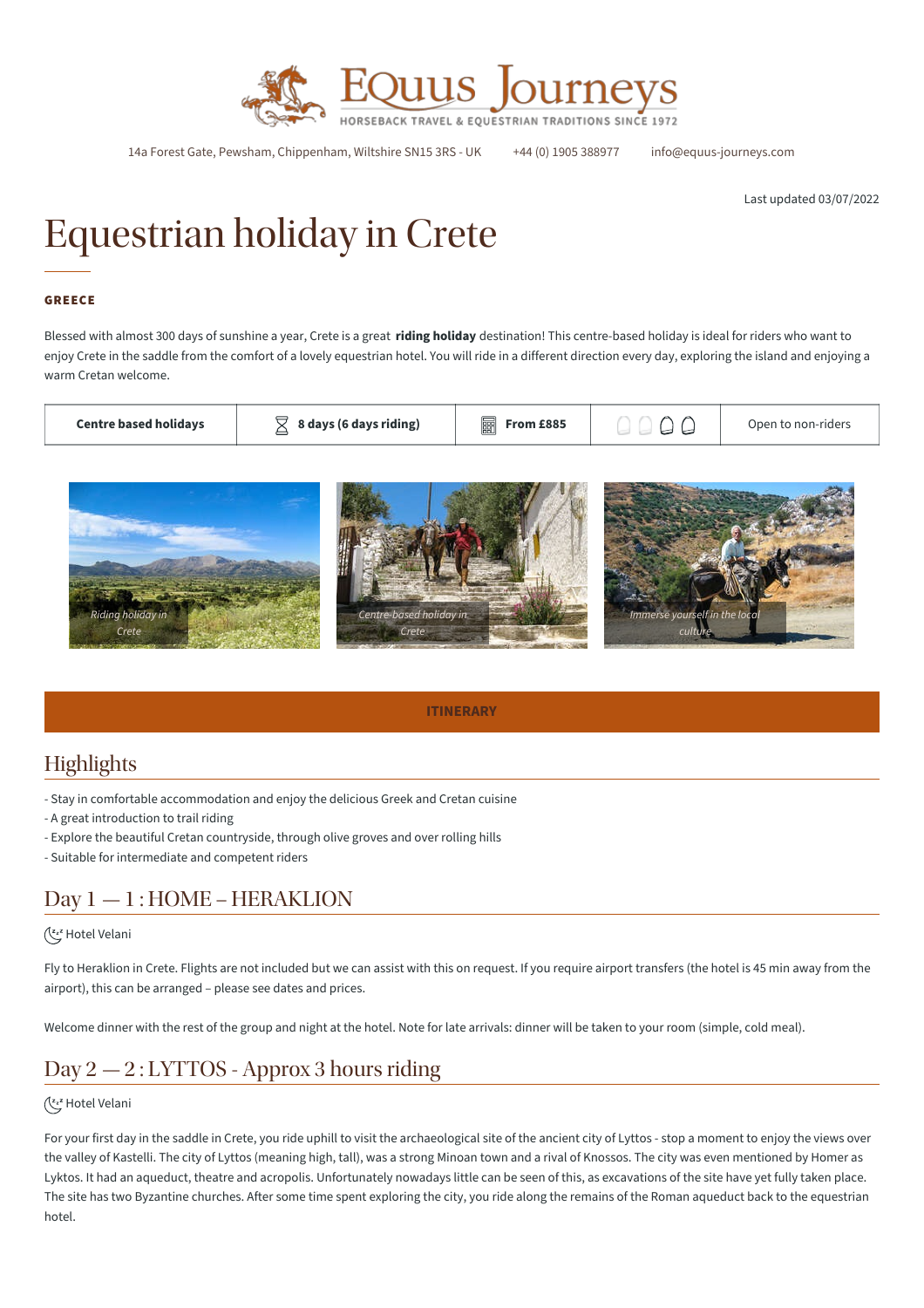Please note: the itinerary is given for indicative purposes only and the rides can be done in a different ordrer.

# Day 3 — 3 : MOCHOS - Approx. 3 hours riding

#### (<a>Letel Velani

Today is an active ride in a northerly direction, past the Byzantine church. You ride up the hills dotted with olive trees until you reach the Mochos Plateau. The paths open up and offer opportunities for a faster pace over the plateau. Ride back through the village of Avdou.

# Day 4 — 4 : LAKE APOSELEMIS - Approx. 4 hours riding

#### (<a>Letel Velani

Ride through the village of Avdou up the hills of Sfendili. You are surrounded by the Cretan countryside, enjoying views over the Dikti peaks and the Psiloritis Mountains. You then ride down to Lake Aposelemis and follow the water to the deserted village of Sfendily, riding back to the hotel for a welldeserved rest and perhaps a swim!

# Day 5 — 5 : AGIA FOTEINIE - 2-3 hours riding

#### (<a>Letel Velani

A spectacular climb up the mountain offering excellent views over the Langada valley with Lake Aposelemis. You ride through Kerm Oak forest to visit the mysterious Church of the Saint Fotini, hidden deep within a cave.

### Day 6 — 6 : KERA - 5 hours riding

#### (<a>Letel Velani

You ride through the gorge of Gonies (Rosas Gorge) to start your spectacular climb to the Greek village of Kera at 800 meters. In spring time on the walls of the gorge you can spot the vulture nests. In Kera, you stop for lunch at Restaurant Niki, before starting your decent along the springs of Kera. Another beautiful day riding in Crete.

# Day 7 — 7 : CYPRESS RIDE - Approx. 3 hours riding

#### (<a>Letel Velani

Your last day exploring Crete on horseback. You ride through a very quiet, beautiful valley full of olive groves, along a small cypress forest. There are some steep ascents today before you reach the hotel.

### Day 8 — 8: HERAKLION - HOME

Transfer to Heraklion airport (payable locally) after breakfast.

#### **DATES & PRICES**

| <b>DEPARTURE</b> | <b>RETURN</b> | <b>PRICE WITHOUT FLIGHTS</b> | <b>PRICE INCLUDING FLIGHTS</b> | <b>STATUS</b> |
|------------------|---------------|------------------------------|--------------------------------|---------------|
| 04/09/2022       | 11/09/2022    | £945                         |                                | Open          |
| 18/09/2022       | 25/09/2022    | £945                         |                                | Open          |
| 02/10/2022       | 09/10/2022    | £945                         |                                | Open          |
| 16/10/2022       | 23/10/2022    | £945                         |                                | Open          |
| 23/10/2022       | 30/10/2022    | £945                         |                                | Open          |
| 30/10/2022       | 06/11/2022    | £945                         |                                | Open          |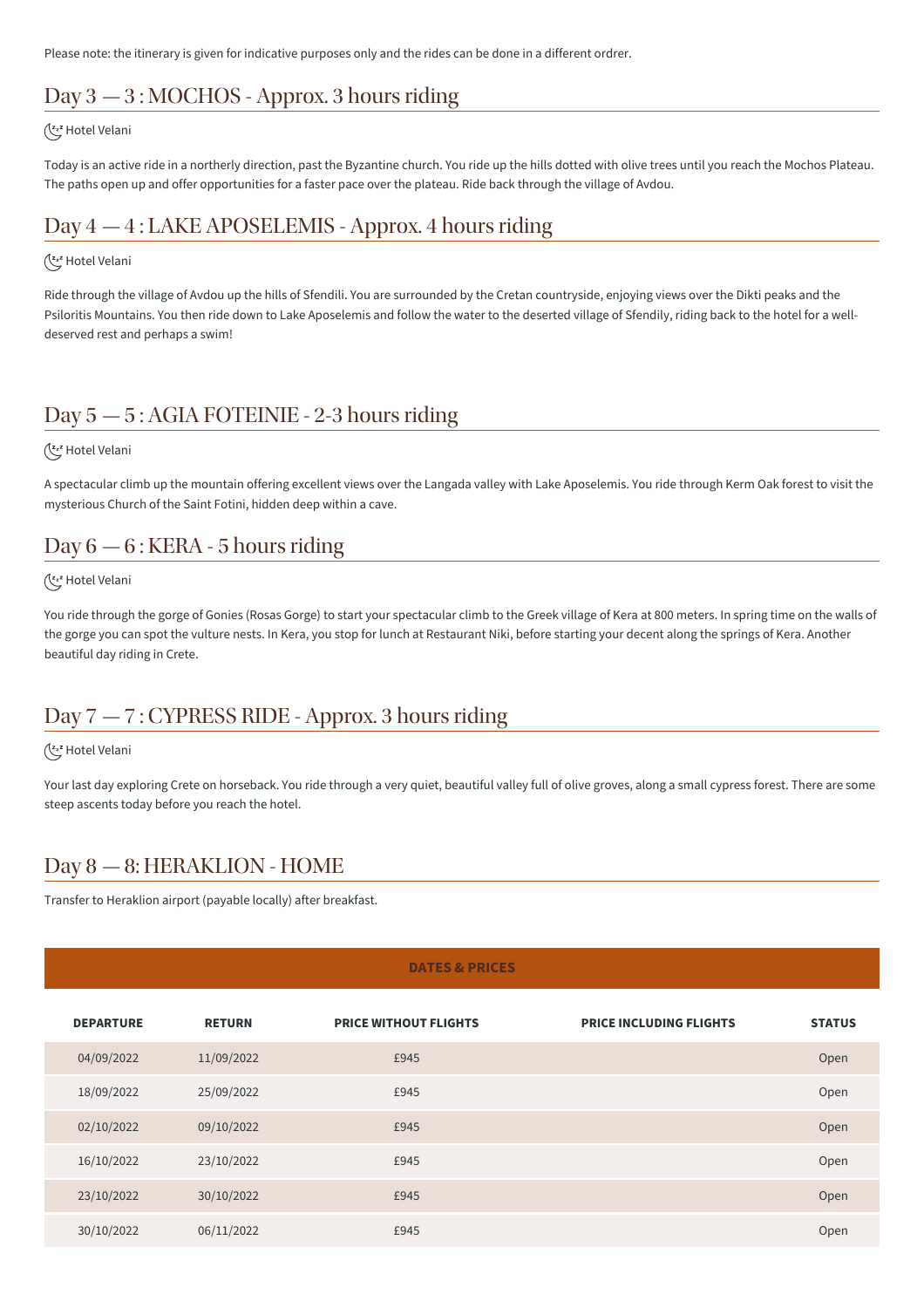| 13/11/2022 | 20/11/2022 | £885 | Open |
|------------|------------|------|------|
| 20/11/2022 | 27/11/2022 | £885 | Open |
| 27/11/2022 | 04/12/2022 | £885 | Open |
| 04/12/2022 | 11/12/2022 | £945 | Open |
| 11/12/2022 | 18/12/2022 | £945 | Open |
| 18/12/2022 | 25/12/2022 | £945 | Open |
| 25/12/2022 | 01/01/2023 | £945 | Open |
|            |            |      |      |

### Price details

- Flights or transportation to your destination (Heraklion) are not included, but can be booked on request - please contact us for rates.

- Rates are per person, based on two riders sharing a twin or double standard room during the ride. Room upgrades are available on request – please contact us.

- Groups are composed of a minimum of 2 riders and a maximum of 12 international riders, plus guides.

- There is no single supplement if you are willing to share a room with another guest of the same sex. To guarantee your own room there is a single supplement of €210/£180/\$250.

- Transfers can be prebooked from Heraklion airport and are payable locally directly to the driver: €55 each way per car (max 4 riders).

- Accompanied minors are welcome from 12 yo, provided they match the riding requirements.

- Rider weight limit: 90 kilos, 14st1lbs. Heavier riders please contact us.

- You can avail of the hotel's facilities (jacuzzi and massages) starting from €50 per hour, payable locally.

Please Note

The itinerary may be modified at anytime for security reasons, meteorological or events beyond our control such as blocked roads, rivers in flood, drought, strikes and local holidays. Equus Journeys, our local partners and their local guides will always strive to find the best solution and will alter the itinerary as needed.

The names of the hotels and accommodation are given for information only and depending on availability, they may be modified without notice and replaced by another of a similar standard.

### Price includes

#### **SUPPORT TEAM**

1 English-speaking horse guide

#### **LOGISTICS**

1 vehicle and driver

#### **ACCOMMODATION**

Double or twin room at the hotel

#### **MEALS**

Full board from dinner on day 1 to breakfast on the last day

#### **ADDITIONAL EQUIPMENT**

Saddle bags

### Price doesn't include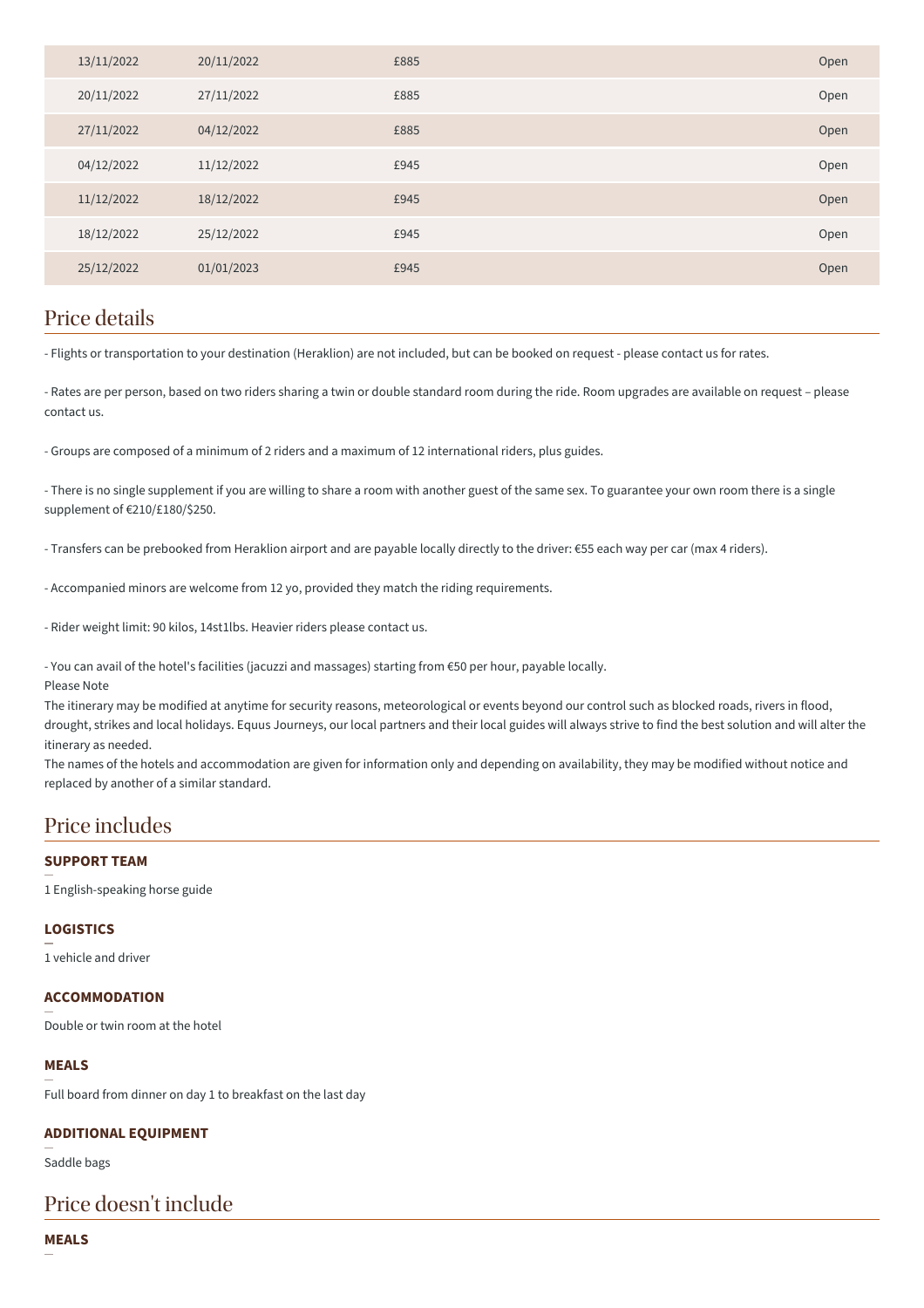#### **TRANSPORT**

International flights

#### **EXTRAS**

Tips to the local team

#### **INSURANCE**

Cancellation and travel insurance are not included in the above listed price. Please note that insurance is mandatory. We recommend taking out an insurance policy as soon as your trip is booked to cover you in case of cancellation

### **Optional**

#### **ACCOMMODATION**

Single room supplement

#### **TRANSPORT**

Airport transfers payable locally. See above

#### **EXTRAS**

Trip extensions or additional activities

#### **EQUESTRIAN INFO**

### **Horses**

You ride on Arabians, Thoroughbreds and warmbloods – hardy horses with great stamina, used to long-distance riding and difficult terrain. They are always eager to go, sure-footed and easy to handle. The horses are ridden English style, but are easily ridden on a long rein. They vary in height and each has their own temperament, so there is a horse for any sort of rider!

### Minimum riding ability

#### **MINIMUM RIDING ABILITY**

You need to be at least an intermediate rider, capable of riding a sensible horse at all paces in the outdoors.

There is a rider weight limit of 90kg /198lb/14st.

#### **PACE**

You will be riding at all three paces. When riding in the more mountainous areas the pace will be slower for obvious safety reasons, and you may have to dismount and lead your horse on foot.

#### **TACKING ABILITY AND PARTICIPATION**

All riders are responsible for grooming and tacking their own horse. You can also help the team feed and water the horses when required.

#### **TRIP CONDITIONS AND REQUESTED EXPERIENCE**

No particular requested experience other than being a rider of at least an intermediate level and confident riding outdoors. On some occasions you will be asked to dismount and lead your horse on foot over hills and rocky terrain.

#### **EQUESTRIAN EQUIPMENT**

English and trail riding saddles. Saddlebags are provided.

We recommend our riders to wear a helmet to the correct standard and you should bring your own to ensure a proper fit.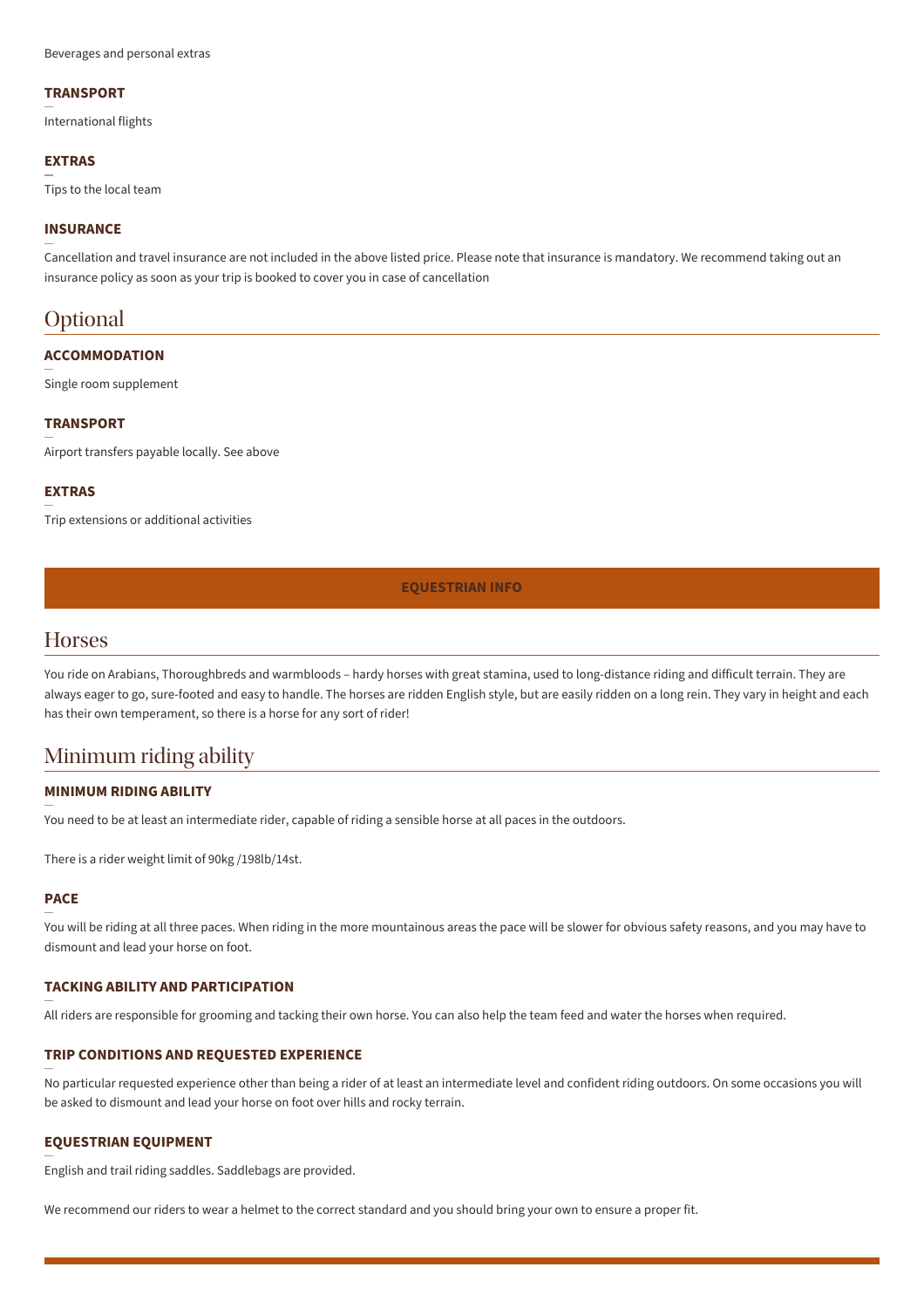#### **COMFORT**

The accommodation on this stationary riding holiday is at Velani country hotel. The 12 en-suite rooms are spacious, with beautiful views over the valley. All rooms have a large private balcony or patio with garden. There is a large infinity pool as well as a separately located children's pool. WiFi is available.

Laundry service is available but there is a charge for this.

#### **MEALS**

The restaurant at the main hotel only uses fresh ingredients and local products. The restaurant has its own vegetable, herb and fruit gardens providing guests daily with new seasonable ingredients. Some of the local produce used in the restaurant also includes meat from free-ranging goats and sheep from neighbouring farms, cheese made by the local shepherd, homemade raki and honey from a local beekeeper.

Lunches can be picnic lunches carried in your saddlebag.

#### **CLIMATE**

Crete, the largest Greek island, has a Mediterranean climate, with mild, rainy winters and hot, sunny summers.

The bulk of the rain falls from October to March; in summer, it almost never rains. In winter, but also in spring, it can snow in the mountains, the highest of which is Mount Ida, 2,456 meters (8,058 feet) high.

In winter, from December to mid-March, temperatures are generally mild. For its southern location, Crete is less exposed to cold spells than other Greek islands, however, the temperature can drop at night. Springs and summers are warm to hot (up to 30°C), and very sunny with virtually no rain.

#### **GUIDE AND LOCAL TEAM**

Sabine (of Dutch descent) and Manolis Fragkakis (Greek), are the owners of the stables and have been welcoming guests on riding holidays since 1997, building the hotel in 2006. V ladimir and Beau complete the team. Your guides will speak English (and Dutch, if led by Sabine).

Safety and horse welfare is their priority - the stables are an ISO 9001:2008 certified yard, with a standardisation for safety and stable management.

#### **TIPS**

Tips are left to your discretion and are not mandatory. We recommend around €40/£35 per rider for the week, to be divided between the team.

#### **PACKING LIST**

Head

- A riding helmet: we recommend that you take your own to ensure a correct fit. Helmet makers (GPA, HKM, LAS Helmets, Lamicell, Troxel, Equithème) now offer horse-riding helmets that are ventilated, strong, light and comfortable.

- Sunhat for when not riding
- Sunglasses with a cord attached so they don't fly off when riding

#### Upper body

- Long sleeved shirts provide protection from the sun or extra warmth

- T-shirts

- Lightweight fleece or jumper

- In the spring and fall: waterproof jacket (made from Goretex or equivalent) waterproof and breathable

#### Lower body

- 2 pairs of lightweight, comfortable riding trousers or jodhpurs - we recommend riding in them at home before taking them on holiday to ensure they don't rub

- Casual clothes for the evenings (jeans or walking trousers)

- A swimming costume
- Non-irritant cotton or synthetic underwear

#### Hands and Feet

- Comfortable riding boots. We recommend short boots with half chaps. We don't recommend taking your favourite long leather boots in case they get damaged

- Lightweight shoes or trainers for the evenings

- Several pairs of warm socks

- Gloves - your hands are particularly exposed to the sun, wind or rain whilst riding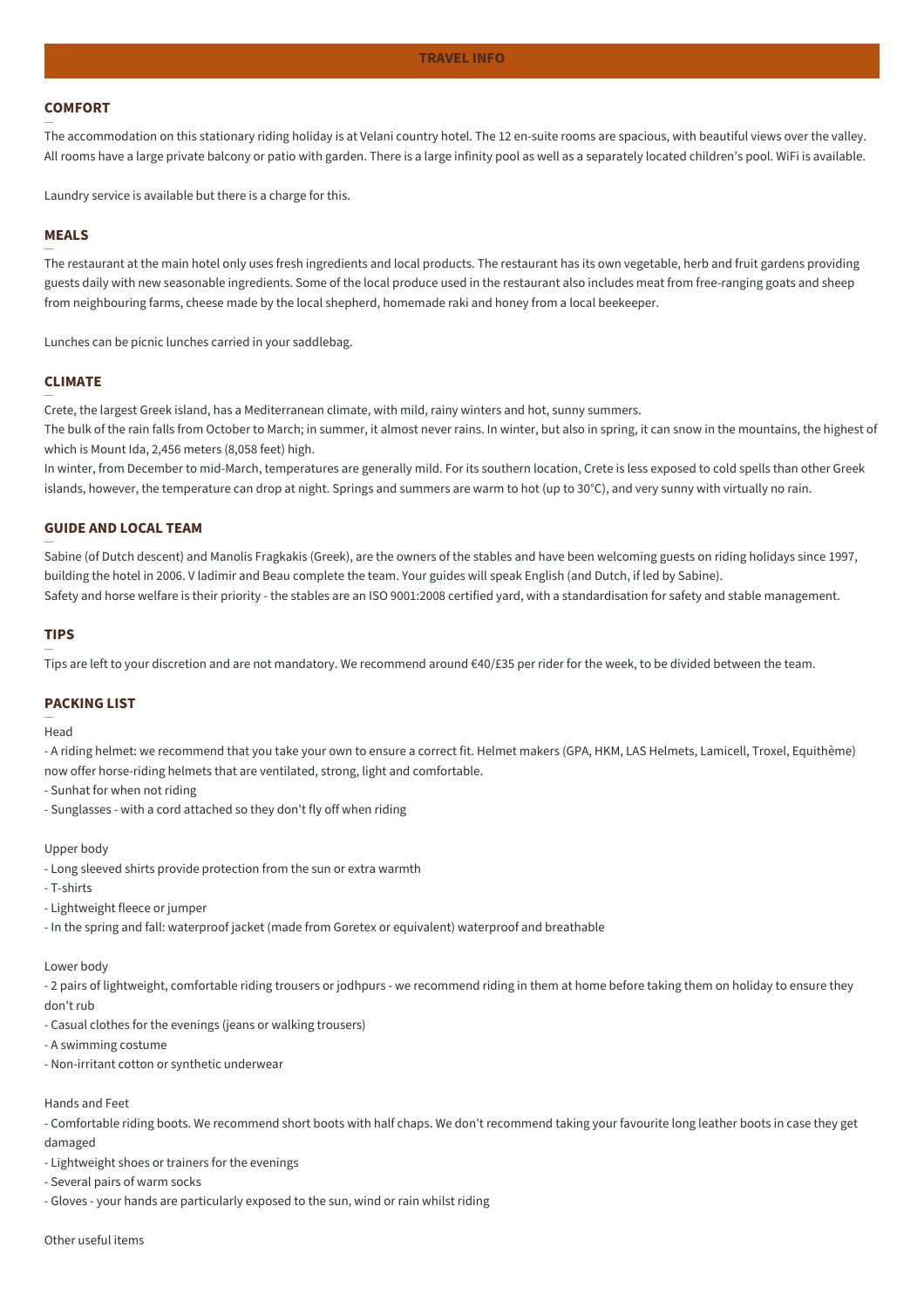- Water bottle (1.5 litres or 2 equivalent)
- Toiletries
- Protein or cereal bars for the longer stretches of riding
- Small plastic bags for you rubbish
- Ear plugs (may be useful)
- Camera and high capacity memory card. Spare battery

#### Medical kit

Make sure any allergies (to medication or otherwise) and clearly stated in your medical kit

- Any medication you regularly take
- Painkillers
- Imodium or similar anti-diarrhea medication
- Vitamin C tablets
- Sunscreen and lip balm should be high factor
- Insect repellent
- Eye drops
- Hydrating/ soothing cream
- Plasters
- Blister plasters in case of any rubs
- Antiseptic cream, plasters, aspirin, anti-histamine, insect-bite salve etc..
- 10cm wide bandage
- Spare prescription glasses/contact lenses
- Re-hydration sachets
- Antiseptic wipes
- Handwash gel

#### Our Recommendations

- Backpacks cannot be worn whilst riding. We recommend a small bumbag or a coat with pockets so that you can carry small items with you during the day (camera, sunscreen, lip balm etc)

- A soothing cream may be useful to treat areas irritated by long hours in the saddle

- We recommend travelling in your riding boots and carrying your hat and some riding clothes in your hand luggage - then if your luggage goes astray you are still able to ride!

- Keep a copy of your passport and insurance details with you.

In your hold luggage

- Any liquids, such as shampoo, moisturiser, deodorant over 100 ml and all bottles can be decanted into small, clear, plastic Ziplock bags. We recommend biodegradable washing products where possible.

- We recommend taking a copy of your passport and insurance documents with you in case you lose your originals
- In your hand luggage carry any valuables, such as your camera, ipod, ipad etc.

#### **VISA & HEALTH**

### Formalities

UK riders - other nationalities, please check with relevant authorities or contact us.

#### Visas

The rules for travelling or working in European countries changed on 1 January 2021:

- you can travel to countries in the Schengen area for up to 90 days in any 180-day period without a visa. This applies if you travel as a tourist, to visit family or friends, to attend business meetings, cultural or sports events, or for short-term studies or training

- if you are travelling to Greece and other Schengen countries without a visa, make sure your whole visit is within the 90-day limit. Visits to Schengen countries within the previous 180 days before you travel count towards your 90 days

At Greek border control, you may need to use separate lanes from EU, EEA and Swiss citizens when queueing. Your passport may be stamped on entry and exit. You may also need to:

- show a return or onward ticket

- show you have enough money for your stay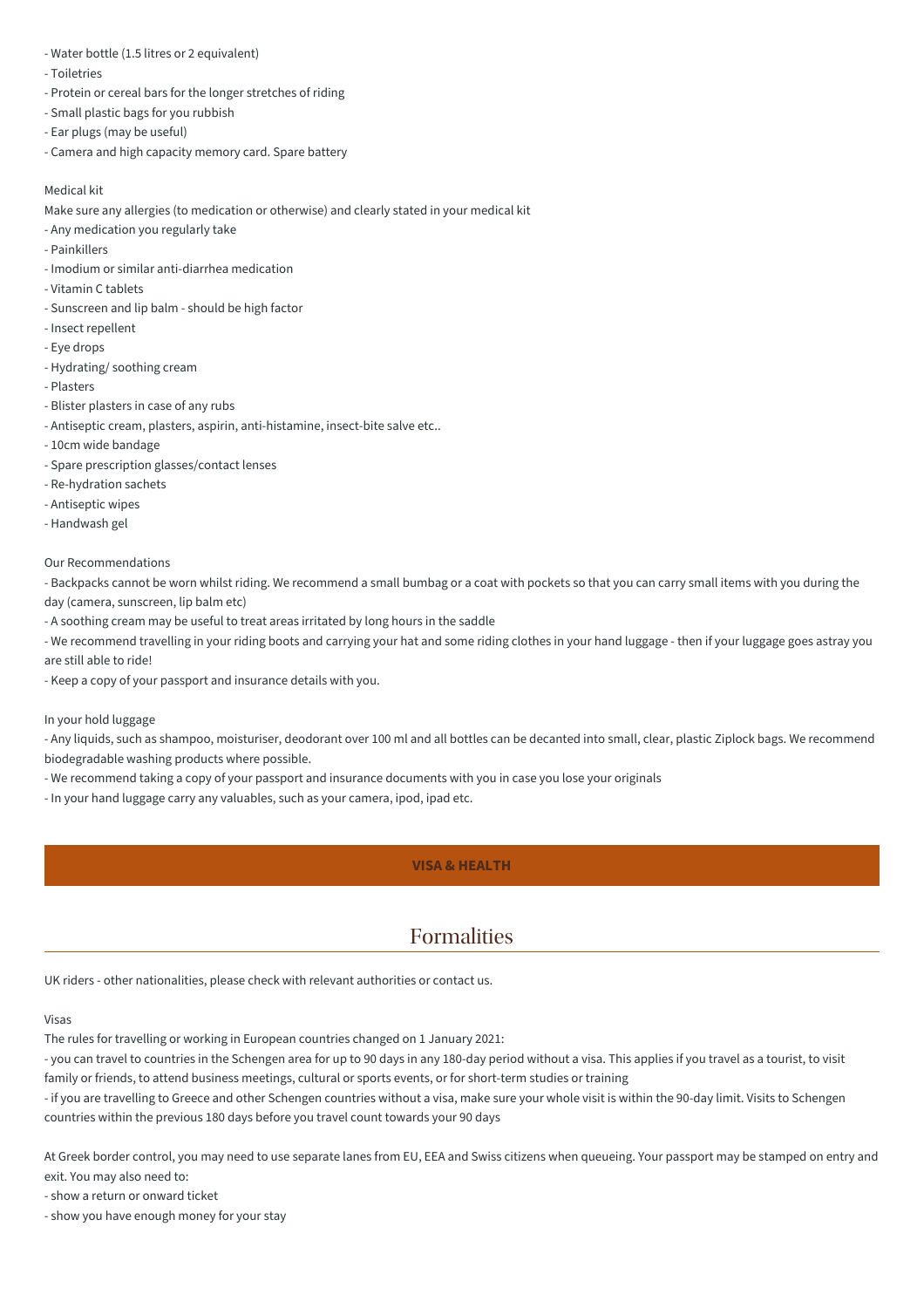#### Passport validity

Check your passport is valid for travel before you book your trip, and renew your passport if you do not have enough time left on it.

Make sure your passport is:

- valid for at least 3 months after the day you plan to leave Greece, or any other Schengen country

- less than 10 years old
- The 3 months you need when leaving a country must be within 10 years of the passport issue date.

If you renewed your current passport before the previous one expired, extra months may have been added to its expiry date. Any extra months on your passport over 10 years may not count towards the minimum 3 months needed.

Please check entry requirements on your local government website before departure.

UK: https://www.gov.uk/foreign-travel-advice/greece/entry-requirements US: https://travel.state.gov/content/travel/en/international-travel/International-Travel-Country-Information-Pages/Greece.html

#### **ADDRESSES OF CONSULATES**

Ambassade à l'étranger 7 Léoforos Vassilissis Sofias 10671 Athènes Tél. : [30] 2 10 339 10 00 Fax : [30] 2 10 339 10 09 Ambassade en France

- 17 rue Auguste Vacquerie 75116 Paris Tél. : 01 47 23 72 28 Fax : 01 47 23 73 85
- Ambassade de Grèce 1, Rue Pedro-Meylan 1208 Genève Tél. : 022 735 37 47 / 02 Fax : 022 786 98 44 consulate.greece@ties.itu.int
- Ambassade de Grèce ChancellerieRue des Petits Carmes 10 1000 Bruxelles Tél. : 02/545.55.00 Fax : 02/545.55.85 ambagre@skynet.be

### Health

UK Citizens: A UK Global Health Insurance Card (GHIC) gives you the right to access state-provided healthcare during a temporary stay in the European Union (EU).

https://www.nhs.uk/using-the-nhs/healthcare-abroad/apply-for-a-free-uk-global-health-insurance-card-ghic/

It's important to take out appropriate travel insurance for your needs. A GHIC or EHIC is not an alternative to travel insurance and you should have both before you travel. It does not cover all health-related costs, for example, medical repatriation, ongoing medical treatment and non-urgent treatment. Treatment and facilities are generally good on the mainland, but may be limited on the islands. The standards of nursing and after care, particularly in the public health sector lag behind what is normally acceptable in the UK. The public ambulance service, which will normally respond to any accident, is basic. There are severe shortages of ambulances on some islands.

While pharmacies across the country stock a good supply of medicines, you should make sure you have sufficient medical supplies (including prescription medicines) for the duration of your stay and any unforeseen delays, adequate travel insurance and accessible funds to cover the cost of any medical treatment and repatriation.

If you need emergency medical assistance during your trip, dial 112 or 166 and ask for an ambulance. If you are referred to a medical facility for treatment you should contact your insurance/medical assistance company immediately.